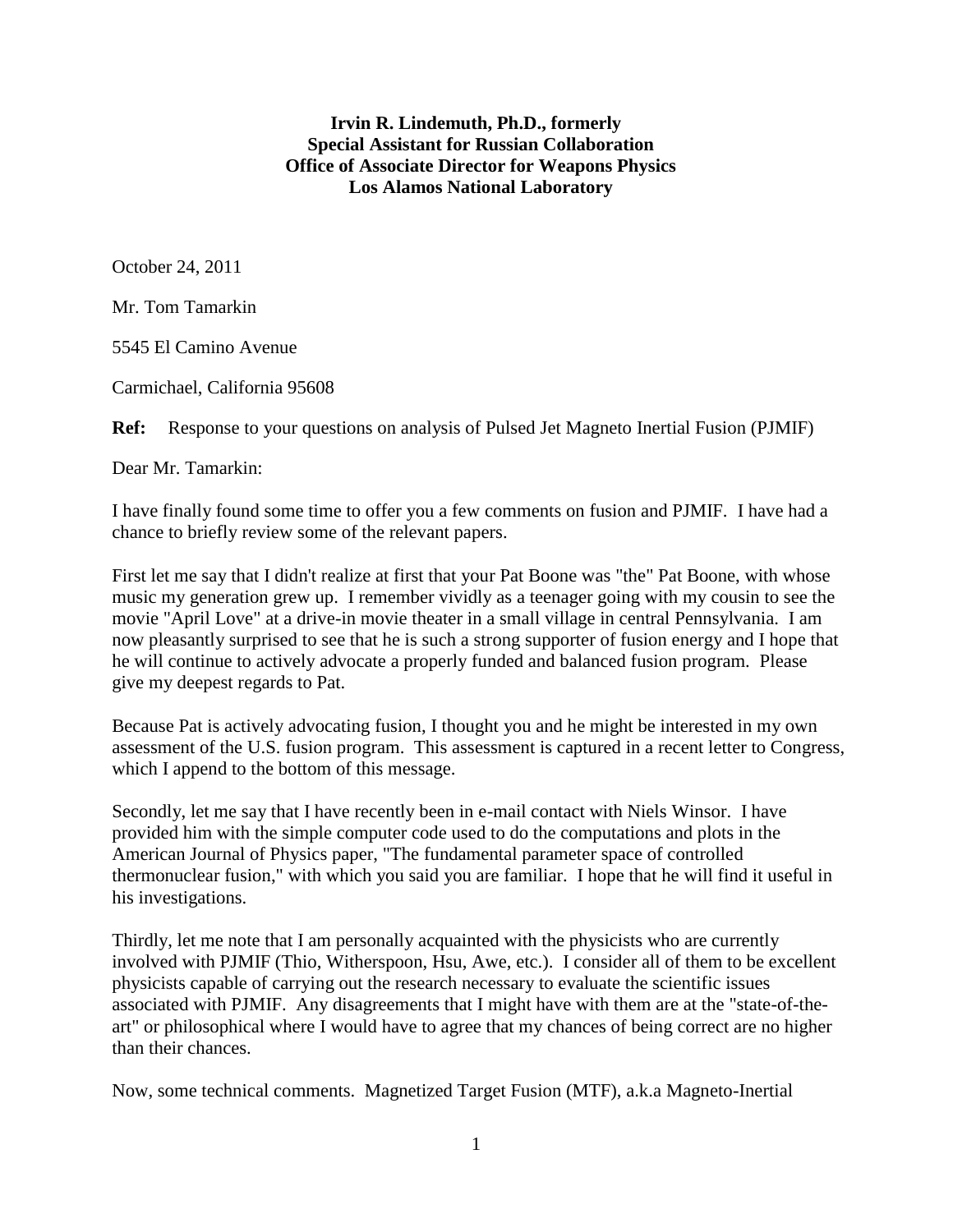Fusion (MIF), involves heating a pre-formed magnetized target plasma to fusion temperatures by compressing it with an imploding higher density shell. The primary heating mechanism after initial plasma formation is compressional heating (as opposed to, for example, neutral beam and microwave heating of tokamak plasmas). MTF/MIF attempts to access a density space somewhere in between the 11-12 orders of magnitude in density that separate conventional ICF and MCF. The fundamental issues the MTF/MIF community would address in detail if sufficient funding was available include: (a) what magnetized plasma is the best target plasma; (b) what is the best implosion driver, first for research purposes, second for energy applications. As discussed briefly in the AJP paper and shown on the attached slide, the vast density-velocity space of MTF/MIF (as compared to the limited space of conventional ICF) means that many possible driver/target-plasma combinations can be considered. Some, but probably not all, drivers may be appropriate for a variety of different plasma formations schemes. Other drivers may have a limited number of plasma formations schemes from which to choose. Some combinations, particularly the higher velocity drivers, may be appropriate for the higher end of the MTF/MIF density spectrum and some may be more appropriate for the lower end of the density spectrum.

Of course, MTF/MIF is a "pulsed" approach, which means that a large part of the fusion community rejects such an approach outright without any serious consideration, as I am sure you realize. Conventional ICF has the same problem. The dream of a "steady-state" reactor (the author Charles Seife calls it "wishful thinking") has been an major obstacle to actually achieving significant fusion energy release. I, for one, am willing to believe that if the physicists can demonstrate net energy production once, the engineers can figure out how to do it repetitively in an economic way.

I am also one who believes that the engineers cannot completely design a fusion reactor until a net energy producing fusion source exists. Andre Sakharov, the Nobel Peace Prize laureate and father of the Soviet H-bomb, has been quoted by his Russian colleagues as saying something like "if you make one false assumption, you can prove anything." With an assumption that we know what a fusion source will look like, many millions of dollars have been spent on reactor studies, which, in my opinion, is "putting the cart before the horse."

I believe that MTF/MIF gives us the best opportunity to provide the first demonstration of a fusion source that can be engineered into a reactor. In conventional inertial fusion, the "cart has been before the horse" in a way: the focus for the last thirty years and more has been the driver, because, after each new generation of driver was developed, it was realized that a bigger driver would be required. Some critics of ICF have always claimed that a driver bigger than NIF was required, but the ICF proponents have always forcefully argued that the next generation of laser would be sufficient and they have effectively discredited the critics. With proper funding, MTF/MIF could move quickly to experiments where the focus was on the fuel physics, not the driver.

Although the principles of MTF/MIF have been recognized for three decades (see, for example, Lindemuth and Kirkpatrick, Nuclear Fusion 23, p. 263, 1983), it is only within the last decade or so that MTF/MIF has attained some acceptance within the general fusion community, primarily due to the enthusiasm of Francis Thio and Dick Siemon. As you probably know, there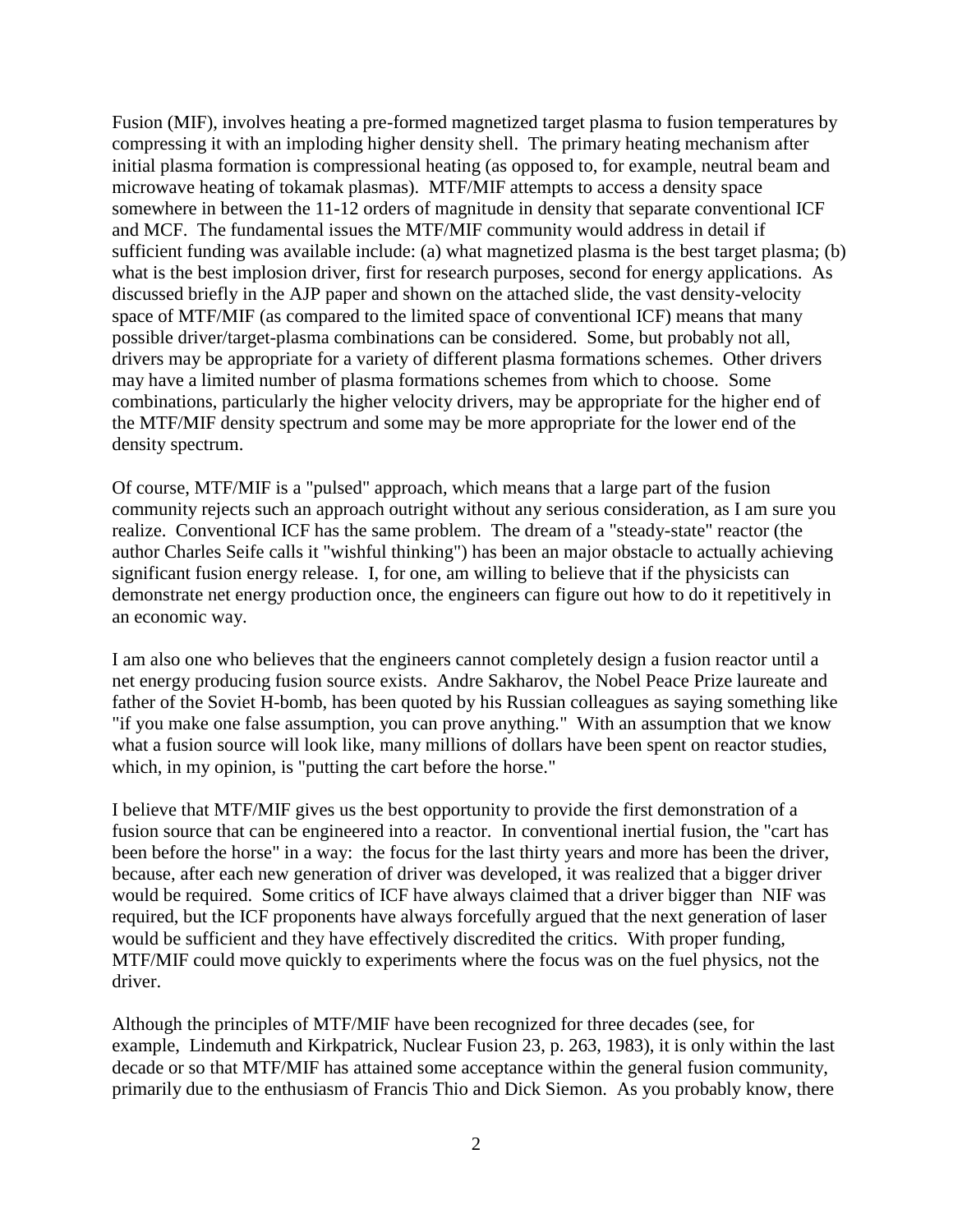is now ongoing work at Los Alamos, the Air Force Research Laboratory, Sandia National Laboratories, the University of Rochester, in Russia, and elsewhere. None of these efforts is "mainline" and all are trying to survive on shoestring budgets. Rochester recently published results (Physical Review Letters) that showed that a magnetic field in a laser target increased the temperature and neutron yield, thereby confirming the basic principle of MTF/MIF; in at least some people's eyes, the Sandia "Phi" target of 1978 is actually a more convincing confirmation.

At the recent Symposium on Fusion Energy in Chicago in June, I gave a paper that essentially summarized the AJP paper and used the attached slide. One member of the audience asked me which combinations on the attached slide I would pursue. Because of MTF/MIF's relatively low cost, a properly funded MTF/MIF program could pursue a number of the combinations in parallel. However, to answer the question in a funds-limited situation, I stated that I would evaluate the Russian MAGO concept first, because computationally (e.g., my two-dimensional computations, published in Physical Review Letters) MAGO appears to have the ideal MTF/MIF pre-implosion density, temperature, and magnetic field and because magnetically driven solid/liquid liners are a relatively mature technology when compared with other driver candidates. Experiments with solid and liquid liners have, in my opinion, the best chance of separating plasma issues from liner issues. Furthermore, Russian explosively driven magnetic flux compression generators provide the capability for doing experiments at high energy, i.e., a "Halite/Centurion" approach for MTF/MIF. As with any proposed approach for which there is limited data, there are technical issues with MAGO, such as plasma purity, but I would have to eliminate MAGO before I became a strong advocate for any other approach. Unfortunately, because MAGO originated in the Russian nuclear weapons program, it has been largely ignored in the U.S. in deference to plasma formation systems that are more familiar, even if not as optimum.

Now we come to PJMIF. PJMIF is an attempt to create a driver that would have more favorable reactor "stand-off" properties than, say, a magnetically driven liner that would require electrical contacts near the fusion source. The basic motivation for PJMIF is certainly valid. Little work has been done on determining whether or not a suitable plasma can be created within a plasma jet liner, should the plasma jet liner ultimately be shown to have the necessary properties. Creating the fuel plasma may be an even bigger challenge than assembling the liner from jets. Hence, developing a plasma jet liner does not directly address the issue of demonstrating in the shortest possible time that a magnetized plasma can be compressed to fusion conditions by an imploding shell. However, in the long run, the demonstration of a suitable plasma jet liner could conceivably speed the demonstration of a fusion source by enabling experimentation at a lower cost than some other driver approaches. I answer your specific questions (as highlighted in bold blue below.)

Thank you for giving me the opportunity to comment. If I can provide further assistance, please don't hesitate to contact me. I can be reached by telephone at 520-743-2991.

Very sincerely,

(Irv)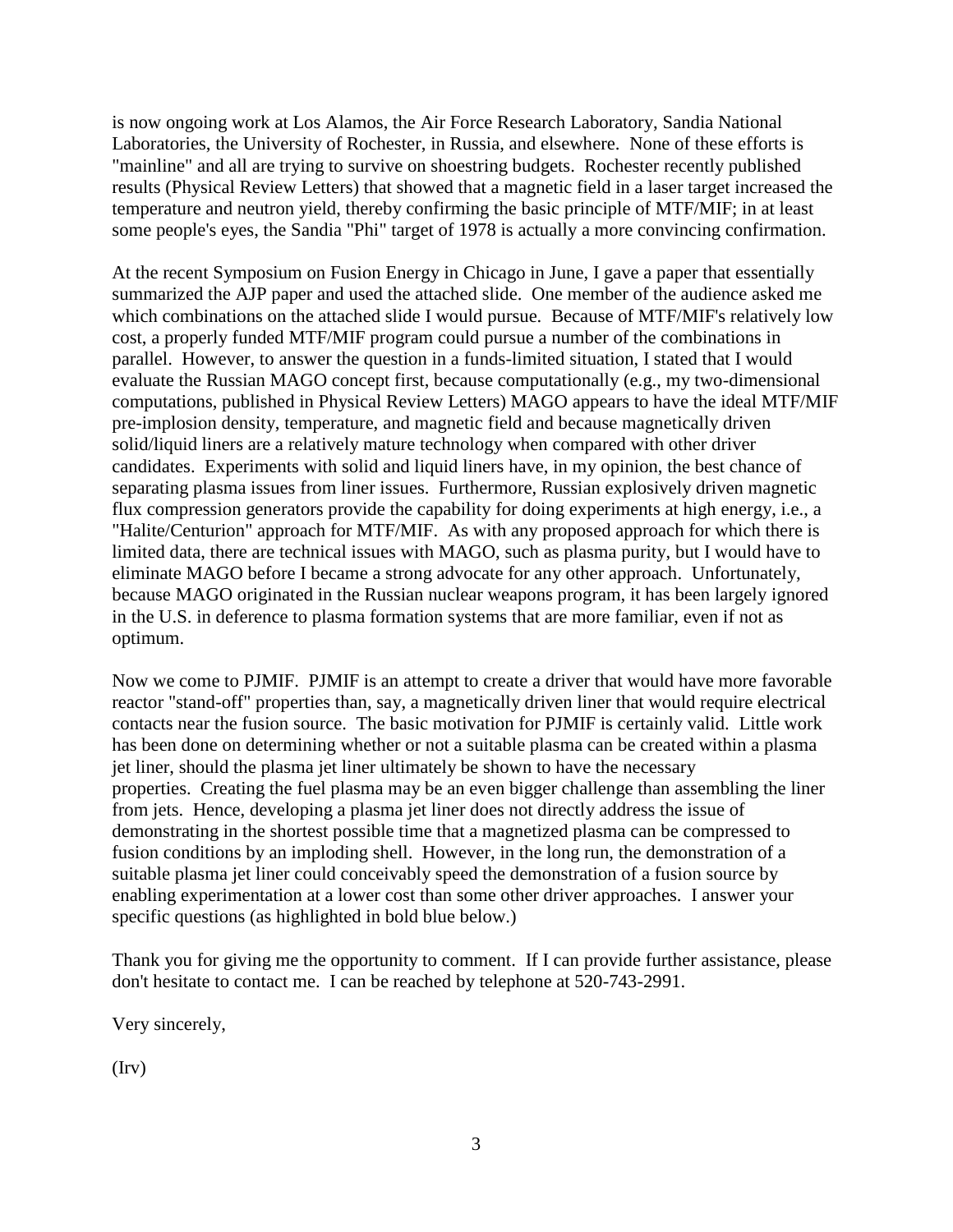Irvin R. Lindemuth, formerly Special Assistant for Russian Collaboration Office of Associate Director for Weapons Physics Los Alamos National Laboratory

Answers to your questions:

## **(i) Are there any obvious fundamental physics flaws with the concept that the proponents of the concept have overlooked? If so, please identify and discuss.**

The proponents recognize the issues, which include: (1) symmetry of the liner assembled from many jets; (2) the density profile of the liner; (3) magnetized plasma formation within the liner; (4) mixing of the liner material with the target plasma; (5) is high gain required, and if so, how to introduce additional fuel. These issues are in many ways common with any MTF/MIF driver/plasma combination.

#### **(ii) Are there insurmountable engineering challenges associated with the approach that you can foresee at this stage? If so, please identify and discuss.**

There are no obvious challenges to building facilities that will allow the study of an array of spherically converging jets. Bigger challenges will be encountered when trying to mate a plasma jet liner with a target plasma formation scheme. If plasma is injected, as in the original PJMIF concept, the plasma formation scheme may significantly alter the symmetry of the liner since the scheme may force the elimination of jets in a significant solid angle. If the target plasma is formed from fusion fuel at the leading edge of the jets, a much more complex problem than injection, then there may be essentially insurmountable issues with fuel symmetry and magnetization.

#### **(iii) Have the proponents conducted plausible computer simulations and analysis to provide a plausible expectation of the fusion gain achievable by the approach?**

I believe the calculations are highly idealized. As with any MTF/MIF approach, any computations of fusion gain are in their infancy and should be taken with a grain of salt. Fully integrated liner/plasma computations for any MTF/MIF approach represent a major challenge that are pretty much beyond the state-of-the-art, particularly for PJMIF where fully threedimensional modeling is required.

### **(iv) A major challenge for the concept is the ability to produce an imploding liner from the merging of the jets. What is your assessment that the proponents are likely to succeed in achieve this technical goal, given adequate resources? Do they have credible concepts and approaches for achieving this goal?**

You are correct--this is a major challenge. Because I am not as familiar with plasma jet technology as I am with magnetically driven liners, I personally don't feel as confident in this approach as I would be with magnetically driven liners. This is clearly a research topic, and, as with all such research, it is difficult to assess a probability of success. Per previous comments, I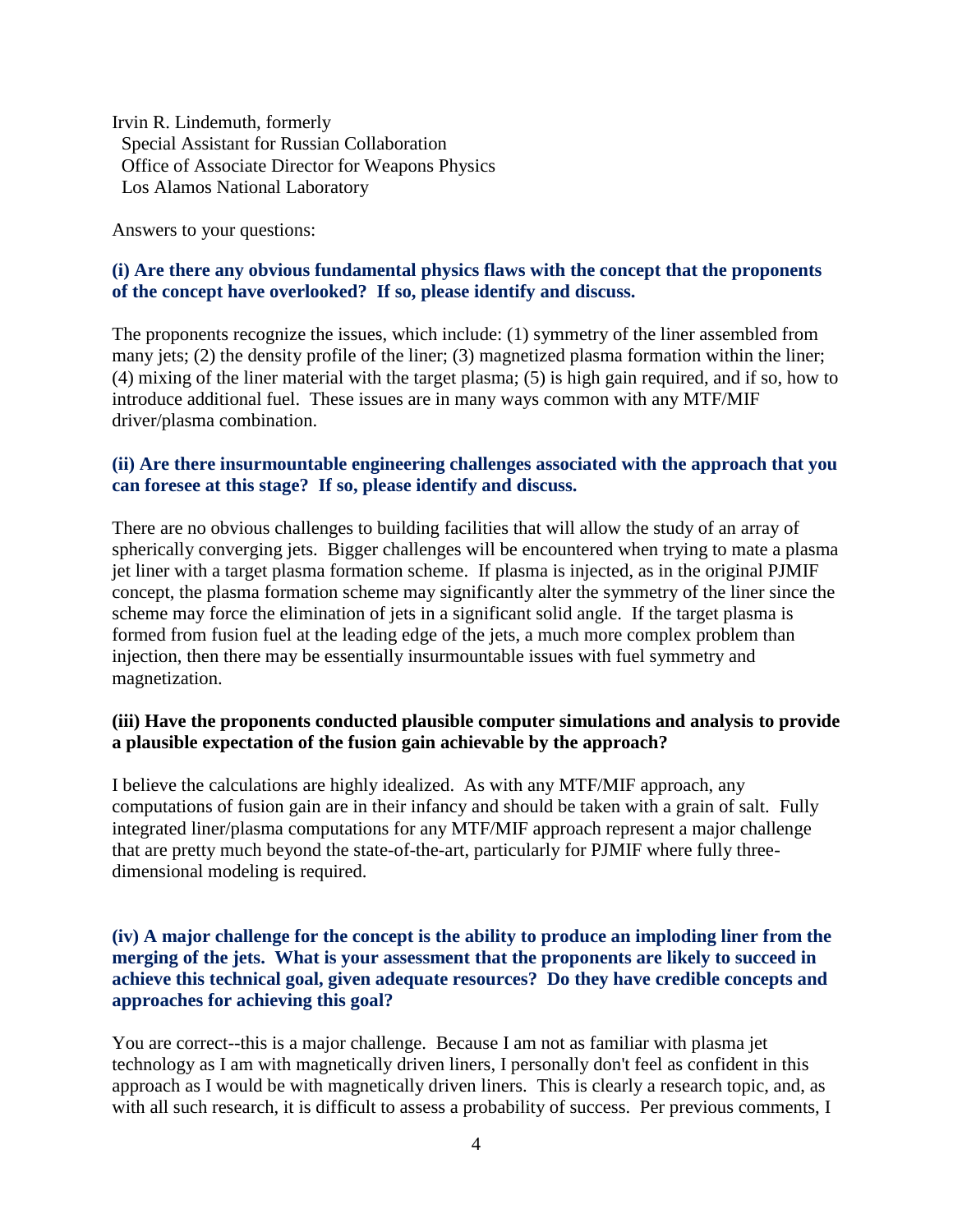believe those involved are very capable of determining whether or not PJMIF is a feasible approach for forming a liner.

### **(v) Another major challenge for the approach is the ability to get the imploding plasma liner to generate pressures up to 50 mega-bars? What is your assessment that the proponents are likely to succeed in achieving this technical milestone, given adequate resources? Do they have credible concepts and approaches for achieving this goal**?

The pressure required is determined by the fuel density. 50 Mbar is a reasonable requirement for mid-to-high density MTF/MIF but the fuel pressure at the lower density of the MTF/MIF spectrum could be orders of magnitude less. The idealized, one-dimensional hydro calculations show that a 50 Mbar stagnation pressure can be achieved with a liner alone, but the pressures that could be obtained in a central fusion fuel may be significantly different. Regarding what is actually required, I do know that a major critic of PJMIF is Paul Parks of General Atomic, and he evidently is dead-set against PJMIF. I know that essentially everyone else in the MTF/MIF community disagrees with Parks but some will agree that he has raised some legitimate issues.

**(vi) Yet another crucial challenge to any fusion scheme is its ability to reach the temperature needed for thermonuclear fusion reactions to occur. For a mixture of deuterium and tritium, the canonical temperature for this purpose is 100 million degrees K. Please comment on the ability of the PJMIF scheme to reach such temperatures in principle and/or any issues you see in connection with this goal."**

As with any other approach, this depends crucially on what type of plasma is imploded by a plasma jet liner. As far as I know, essentially no work has been done on evaluating a plasma formation scheme and whether or not it can be mated with a plasma jet liner system. See also my comments in response to (ii).

**(vii) A typical criticism of any pulsed approaches to fusion from the researchers in the mainstreams of government funded research in steady-state magnetic fusion is that pulsed approaches to fusion cannot produce useful or practical power (Ref: Francis Chen: "An Indispensable Truth: How Fusion Energy Can Save the Planet".) I would appreciate any comments or insight you can share with me on that assertion.**

See earlier comments on pulsed approaches. There is without doubt a bias in the magnetic confinement fusion community against pulsed approaches. This bias borders on religious conviction, so there really is no serious legitimate scientific discussion. But pulsed approaches may be the only way to utilize fusion. Going from a few seconds to true steady state operation may never be demonstrated by a magnetic confinement scheme.

# **LETTER TO CONGRESS Summer 2011**

Fusion energy is an absolute necessity for future U.S. energy independence. Therefore, this message is written to you because you are supporters of the fusion energy program and want to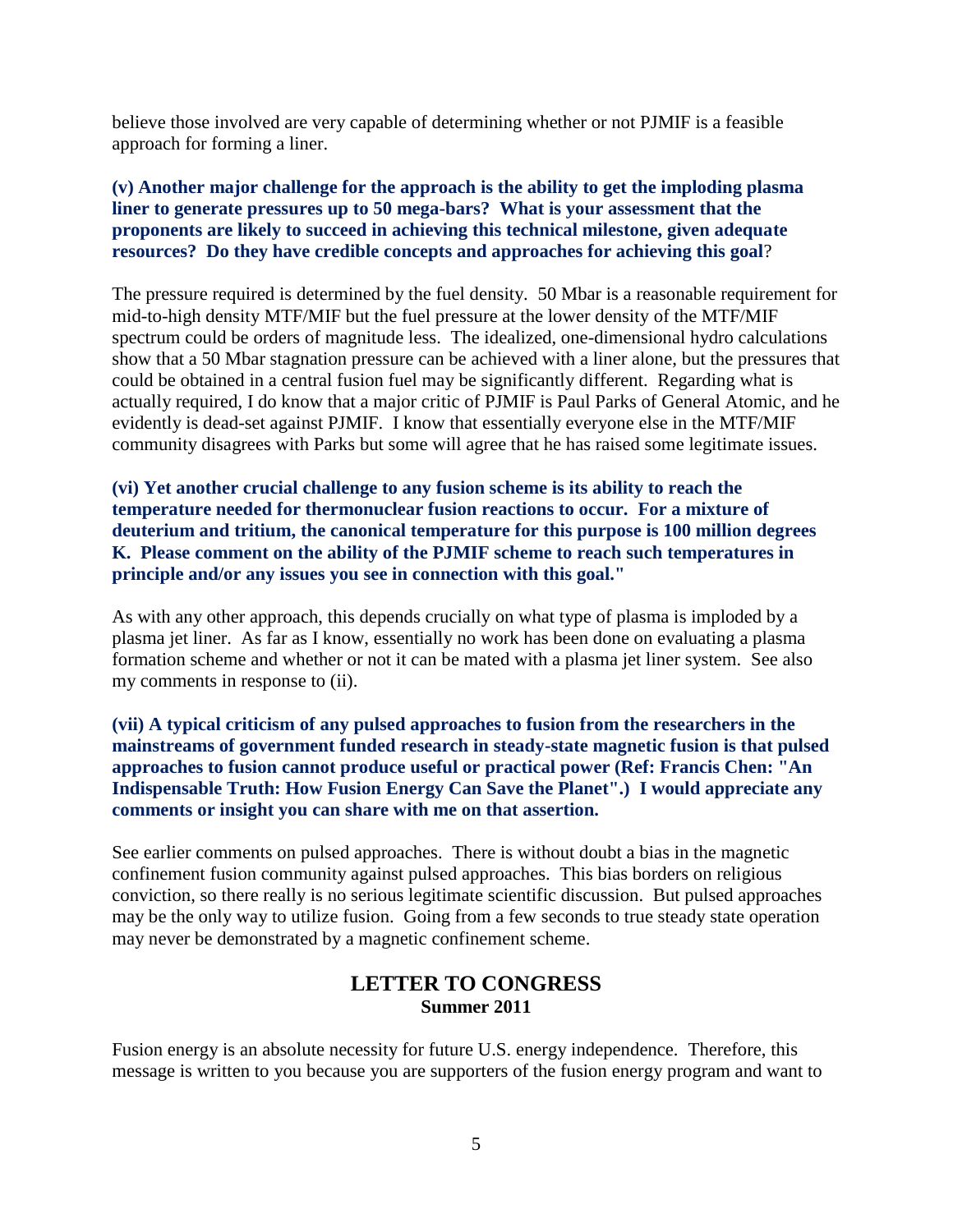ensure that the U.S. receives maximum benefit for the investment being made in fusion research.

The recently released Senate version of the Energy and Water Development bill and the earlier release of the House version clearly indicates that the U.S. Congress recognizes that the U.S. has a major problem with ITER and also recognizes that there are a number of potentially lower cost approaches to fusion. Unfortunately, as long as the Office of Fusion Energy Sciences (OFES) in its present embodiment is essentially the sole office chartered with making fusion energy a reality, the U.S. will not get the maximum benefit from the investment made in fusion and, in fact, fusion may never become a reality. If fusion is to become a reality, OFES must be either completely restructured or completely eliminated. The reasons why such major changes are required include:

# **I. OFES is not a fusion energy advocate;**

**II. OFES will sacrifice the U.S. domestic fusion program to build ITER;**

**III. OFES discourages a healthy scientific dialog;**

# **IV. OFES discredits any perceived competitor; and**

**V. OFES will circumvent Congress.**

**In the remainder of this message, I would like to elaborate on these points.**

## **I. OFES is not a fusion energy advocate**

OFES does not advocate a broad-based, balanced fusion energy program. OFES advocates only steady-state magnetically confined fusion approaches, and, in practice, only advocates tokamaks, e.g., ITER, as the only viable approach to fusion. OFES has a strong history of minimizing or eliminating competitors to the tokamak, even though the tokamak has never lived up to its projections (e.g., Anne Davies, former head of OFES, told the December 1978 issue of Popular Science, "TFTR [the Tokamak Fusion Test Reactor at Princeton] will achieve not just a power breakeven, but will be a net power producer, in terms of heat.").

Leaders of OFES come from a tokamak background and simply do not have the expertise to objectively evaluate any other approach. For more than 30 years, OFES leaders have understood only tokamaks and believed in only tokamaks. New OFES personnel are recruited with the requirement that they be capable of stewarding tokamak research. By carefully picking those who are chosen to "peer review" proposals, OFES leaders foster a tokamak "in-breeding" in the fusion community.

A recent (July 10, 2011) New York Time op-ed by Stewart Prager, Director of the Princeton Plasma Physics Laboratory, reflects the tokamak-centric attitude of OFES and those who are heavily funded by OFES. Although laser fusion (and not heavy-ion fusion, magneto-inertial fusion, etc.) is mentioned in passing, the clear focus of the article is on ITER and its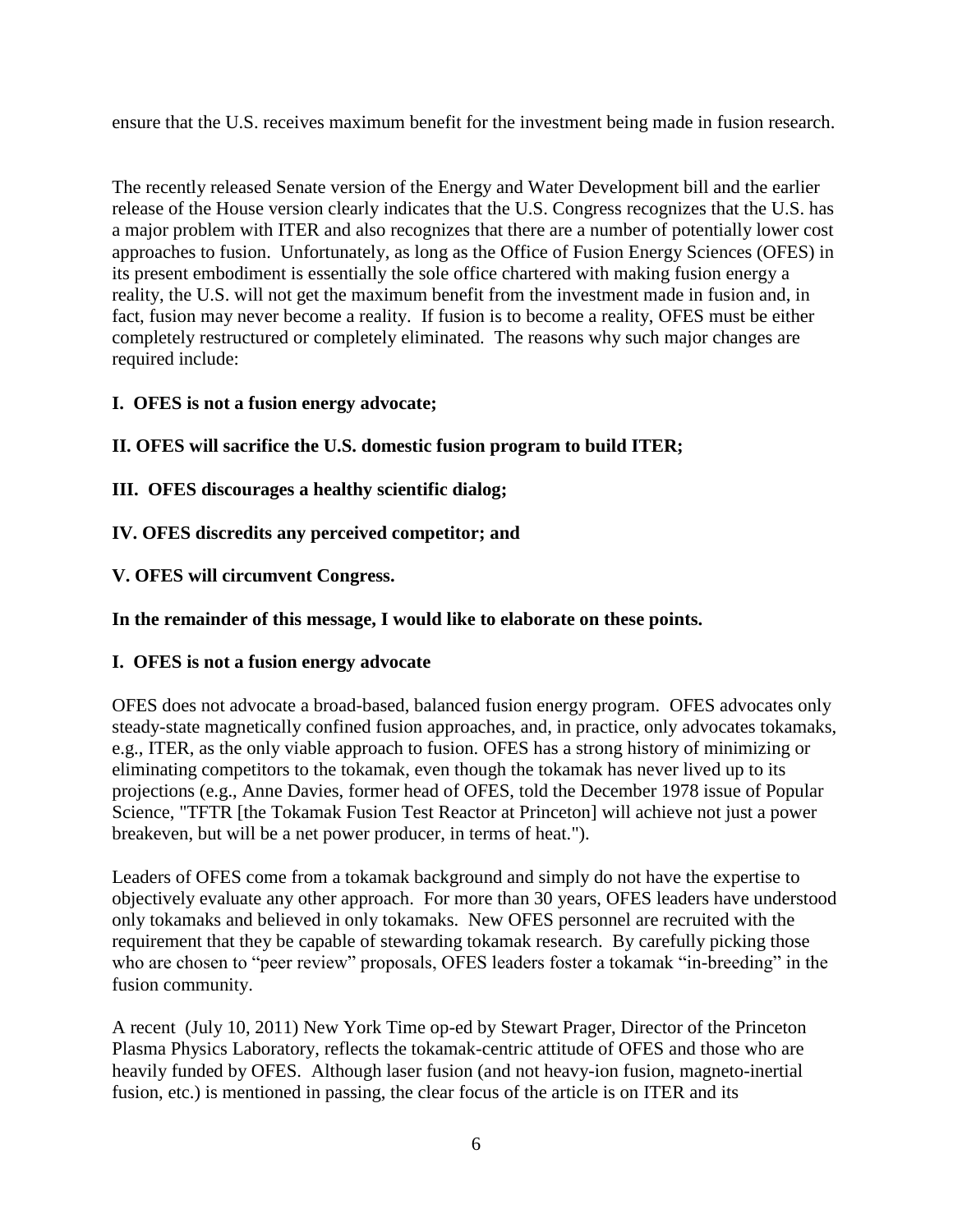successors. Noting that "what has been lacking in the United States is the political and economic will," Prager echoes the OFES mantra: all that is needed is more money, i.e., "a rough estimate is that it would take \$30 billion and 20 years to go from the current state of research to the first working fusion reactor." There is no hint whatsoever that there are alternate concepts that have potentially lower costs and shorter development paths.

As you know, OFES is attempting to redirect all fusion plasma research to science relevant to ITER. In this context, Edmund Synakowski, OFES head, describes the shift as going away from "exploring such alternative configurations for their own sake" to research that "can contribute to our understanding and optimizing the tokamak configuration…" (Physics Today, September 2011, p. 30). Synakowski evidently views any concept other than tokamaks as something to be evaluated only "for their own sake," not for the sake of deploying fusion energy in the shortest possible time at the least cost.

In the Congressionally initiated High Energy Density Laboratory Physics (HEDLP) arena, it appears that OFES will continue to request minimal funds for some HEDLP work, because it is politically expedient to do so and because conventional inertial fusion energy (IFE) does not involve magnetic fields. However, in spite of Congressional recognition of the inter-relationship between High Energy Density Laboratory Physics (HEDLP) and fusion energy, a recent OFES solicitation (Program Announcement LAB 11-583, "High Energy Density Laboratory Physics," September 8, 2011) excludes fusion energy as an application of HEDLP. To OFES, HEDLP is interesting plasma physics but is simply not relevant to fusion because fusion is tokamaks and tokamaks are not high-energy-density devices.

Because fusion is so important to the U.S. future energy independence, the U.S. desperately needs a properly funded organization that recognizes that ITER is not a guaranteed path to fusion energy. This organization must advocate a balanced approach that fairly evaluates all possible paths, particularly those that have lower cost and shorter development time than the narrow tokamak approach espoused by OFES.

## **II. OFES will sacrifice the U.S. domestic fusion program to build ITER**

OFES continues to ask the U.S. to invest billions of dollars in ITER. Even by present projections that are bound to be optimistic if past history is any indication, ITER will not even produce its first plasma until late 2020 and not demonstrate breakeven until at least 2028. To build ITER, OFES essentially seeks a "blank check" and will try to divert all available funding to this goal.

At a recent FESAC (Fusion Energy Sciences Advisory Committee; July 28) meeting, Office of Science Director Bill Brinkman indicated that U.S. contributions to ITER will have to grow to \$300M in FY2013 and be maintained at that level for 3 years. It would seem highly likely that, if OFES is left unchecked, the U.S. contribution to ITER will exceed the \$2.2B upper limit of the present "official" U.S. estimate. Any discussion regarding whether or not such a path is the best use of taxpayer funds is outlawed.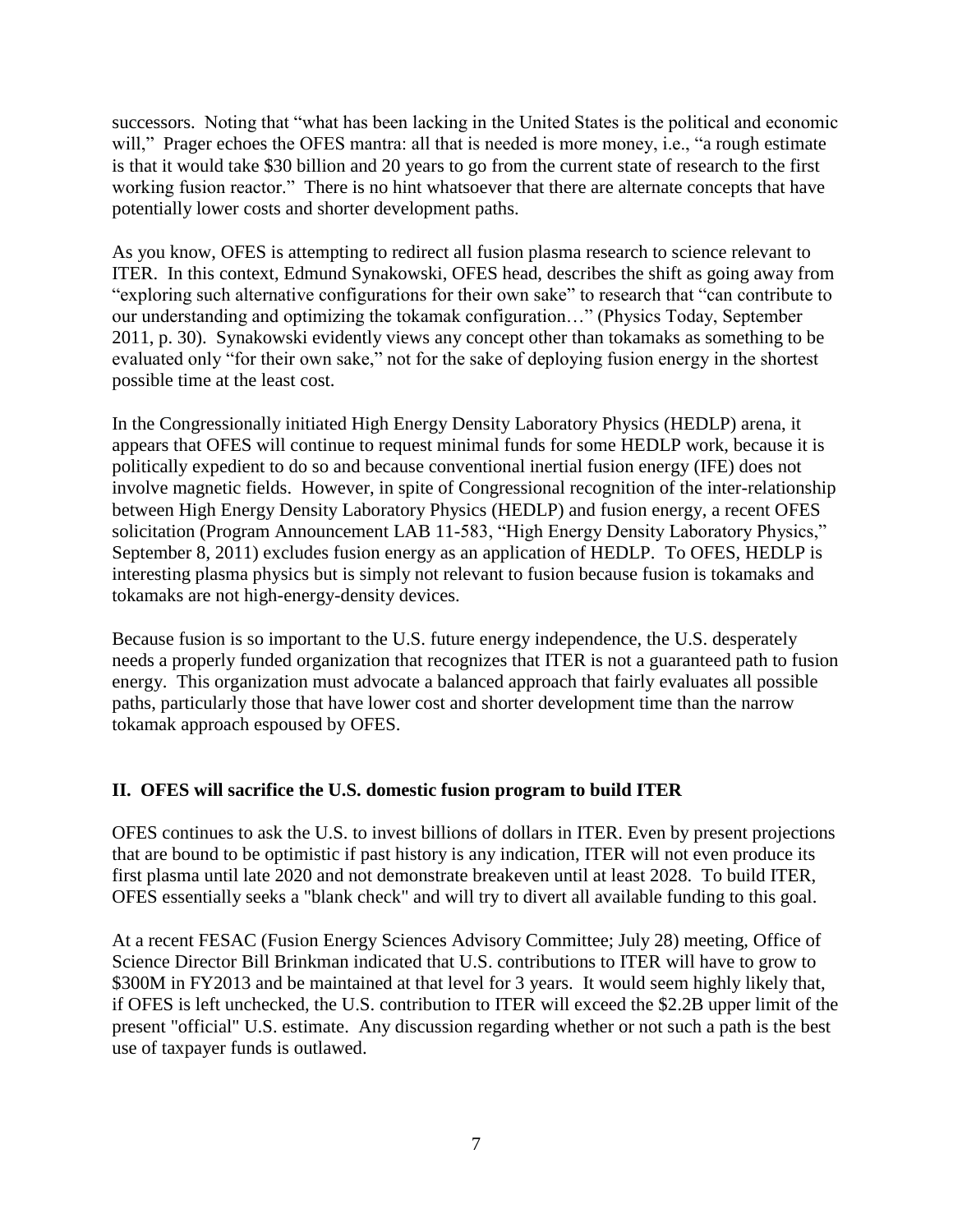At the same FESAC meeting, Synakowski apparently expressed his view that it was more important to do whatever was necessary to make fusion (i.e., tokamak fusion) succeed "globally" rather than to focus on the success of the U.S. program.

If OFES was a true advocate of fusion energy by the quickest and least expensive approach and was seeking to maximize the benefit of the limited funds available in the present budget climate, OFES would recognize that it is in the U.S.' best interest to withdraw from ITER and focus the U.S. on efforts where the U.S. is the clear world leader, such as conventional inertial fusion and magneto-inertial fusion. There is no down side to letting Europe explore the tokamak approach without U.S. participation, and doing so will actually speed up fusion development.

# **III. OFES discourages a healthy scientific dialog**

OFES essentially represses any suggestions that any other approach could possibly lead to fusion energy. The total repression of scientific discourse has created such a negative scientific environment that it is quite obvious that the United States is not getting the maximum possible return on the investment it is making in fusion.

At the recent Symposium of Fusion Energy (SOFE; Chicago; June 26-30) Town Hall Meeting on Advancement of Fusion Energy, Ray Fonck, the former head of OFES who chose to ignore a 2007 GAO audit of the fusion program, asserted, "it is counterproductive to criticize the mainline (i.e., ITER) program." In keeping with this politicized, non-scientific attitude, I have been told that one slogan of Synakowski is "one fusion, one voice," i.e., fusion should speak with one voice so that ITER funding is not jeopardized.

In an article entitled "U.S. narrows fusion research," Physics Today (September 2011, p. 30) described program elements that Synakowski is attempting to eliminate and noted "a couple of researchers would not go on record criticizing the cancellations for fear that DOE would retaliate in future funding competitions." In this environment, nobody who is an active fusion researcher who depends on doing fusion research funding for a living dares to say anything these days against the mainstream and the establishment.

## **IV. OFES discredits any perceived competitor**

It is quite easy to find examples of the "dirty politics" OFES and its dependents will use to discredit any competitors. Most recently, Robert Goldston, former head of Princeton Plasma Physics Laboratory and one of the U.S.'s leading ITER proponents, has recently written an article in the Bulletin of the Atomic Scientists (Vol. 67, No. 3, pages 59-66, July 2011) entitled "Inertial confinement fusion R&D and nuclear proliferation: the need for direct and transparent review." Without being specific, the article asserts,

*"uncontrolled dissemination of knowledge gained from inertial confinement fusion research and development (R&D) may risk contributing to the proliferation of highly deliverable and very powerful advanced nuclear weapons"* (my underlining for emphasis).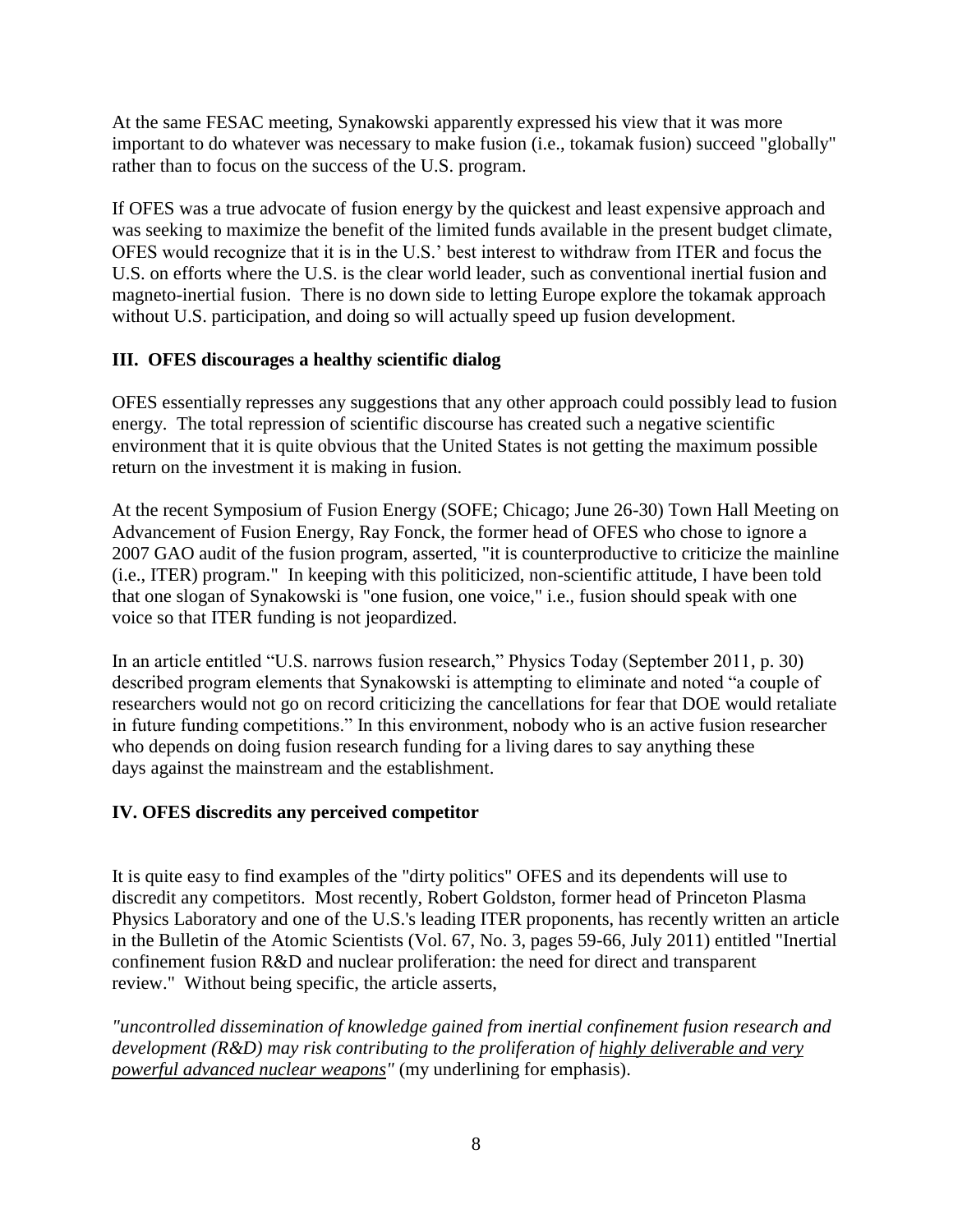While we cannot discount the possibility of some proliferation risks with IFE, one has to question why this issue is being brought up in such sensational fashion by an ITER advocate who is not an expert in nuclear weapons and proliferation issues. Particularly when the same individual has essentially denied the existence of IFE, bringing this issue up only after the National Academy of Sciences (NAS) has been chartered to review IFE would seem to have suspicious motives.

The irony here, of course, is that the tokamak community will try to suppress the fact that Soviet scientists Tamm and Sakharov invented the tokamak because they were seeking a way to create fissile materials for nuclear weapons. This use, and not fusion energy, may be the only motivation for a proliferant nation to expend the high cost to build a tokamak.

I strongly suspect that OFES will attempt to discredit the writer of this letter, rather than address the points that this letter makes.

# **V. OFES will try to circumvent Congress**

In 2007, under direction of Congress, the GAO conducted an audit of the U.S. fusion program. The GAO report was highly critical of OFES and made several recommendations that were essentially ignored by OFES. The on-going National Academy of Sciences review of the prospects for inertial fusion energy, which could be construed as a partial response to the GAO recommendations, was initiated by Undersecretary Koonin, and not OFES.

OFES has a long history of trying to circumvent any direction from Congress. In the early and mid-90's, Congress was concerned about the emphasis on tokamaks and advocated a more balanced program, including an evaluation of alternate concepts. Although OFES gave "lip service" to alternate concepts for several years, ITER advocates and their insatiable appetite for all available funds have lead to an erosion of all non-tokamak efforts in the U.S. program. As you know, the FY2012 OFES budget request said,

## *"the magnetic-fusion-relevant component (of alternate concept experimental research) will become more concentrated on projects that solve problems that hinder the tokamak approach..."*

The Senate bill mark-up clearly shows that the Senate recognizes the potential of magnetoinertial fusion (MIF), also known as Magnetized Target Fusion (MTF). In addition, it appears that the House of Representatives also recognizes such potential benefit, with wording in the House version of the appropriations bill that includes:

*"The Committee urges the Department to fully evaluate existing research capabilities that do not fit easily within the existing weapons-focused inertial and energy-focused magnetic confinement fusion programs, such as krypton fluoride lasers and magneto-inertial fusion, but that may play important roles if an inertial fusion energy program moves forward in future years."*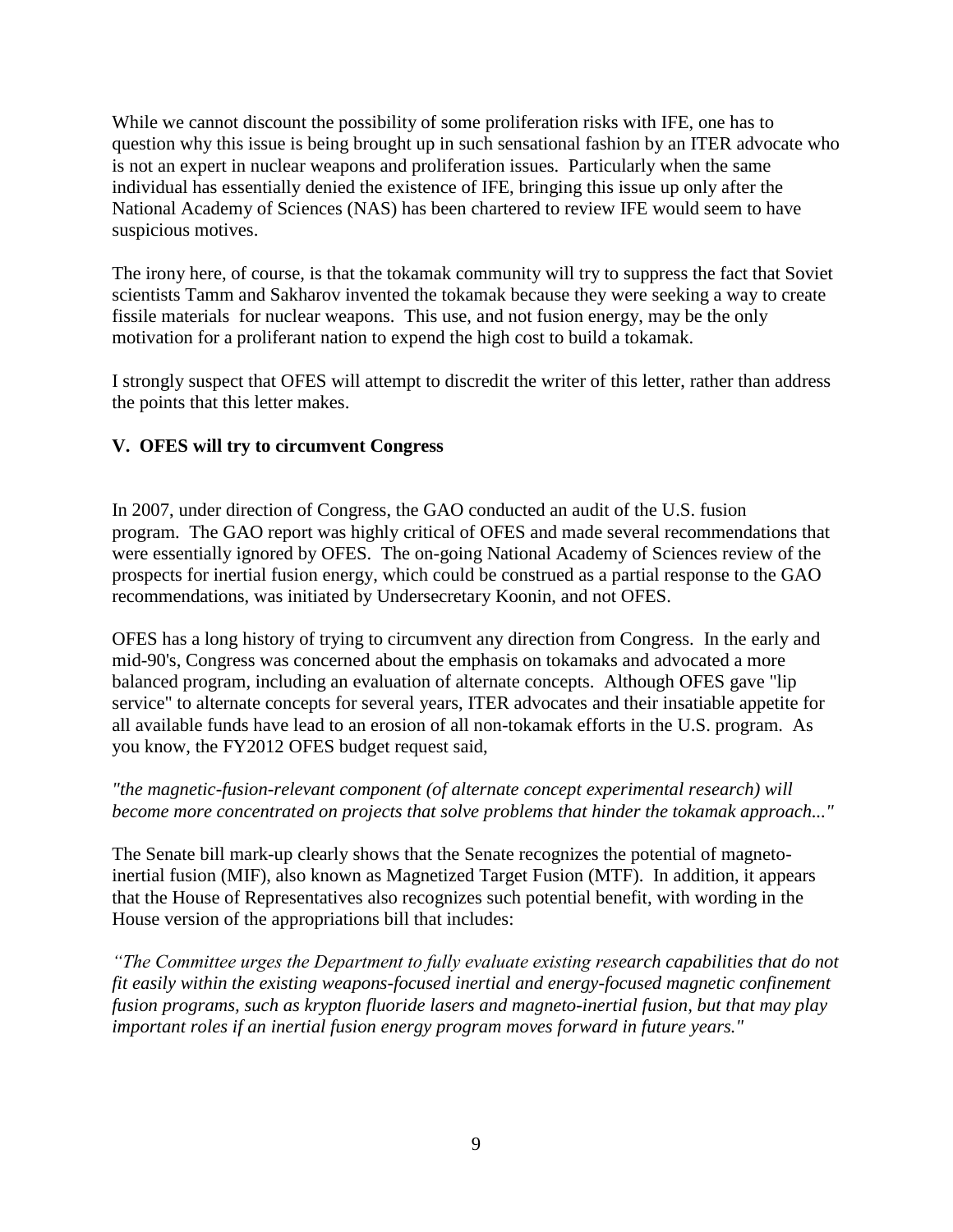In contrast, the OFES FY2012 budget request also stated:

## *"one of the three areas presently receiving funding in HEDLP, magnetized high-energy-density plasma, will be significantly redirected and resized to basic science."*

If Congress permits this redirection, all research in an approach to fusion that attempts to combine the best features of inertial fusion and magnetic fusion will be terminated. By all estimates, MIF/MTF is much lower cost than either of the two conventional approaches, MFE and IFE, and the development time, because much requisite technology already exists, should be much shorter. The MIF/MTF approach has apparently triggered an OFES Herod reflex (cut off the baby's head before it has a chance to grow up). OFES does not want the scientific world and Congress to know that any approach involving magnetic fields could possibly be cheaper than the path that goes through ITER.

Regarding alternate concepts, OFES will continue to say whatever is required to placate Congress and then totally disregard what has been said. The aforementioned OFES solicitation (Program Announcement LAB 11-583) is yet another example of OFES trying to circumvent Congress by excluding fusion energy as an application of HEDLP. Given the importance to fusion that Congress has put on the HEDLP program, it is very telling that the Descriptions of Research Programs section of this announcement does not even mention the word fusion one single time. This totally contradicts OFES' response to the 2007 GAO audit of the fusion program. In his October 10, 2007 letter to GAO's Mr. Gene Aloise (p. 35-36 of the audit report), Ray Fonck, then head of OFES, very explicitly states:

*...The joint program on HEDLP will address underlying scientific issues that will be relevant to future considerations of inertial fusion energy...We disagree with the conclusion that this joint program "will not address most of the scientific issues that would advance inertial fusion energy." The joint program in HEDLP and the large NNSA program in inertial confinement fusion will encompass most of the science issues related to IFE target physics...*

The recent Program Announcement should certainly be interpreted as an indication of OFES' intent to defy Congress regarding the role of high-energy-density approaches such as inertial fusion and MIF/MTF. Congress should immediately obtain an explanation of the omission of fusion in this Program Announcement before the contracts are put in place and the money is spent on something for which it is not intended. I would recommend that Congress act swiftly to direct OFES to modify or reissue this solicitation.

Whereas OFES is making great efforts to suppress alternate approaches such as MIF/MTF, I learned recently at the Symposium of Fusion Energy (SOFE; Chicago; June 26-30) that China considers MIF/MTF to be a viable candidate for EDEMO, China's first attempt of putting fusion energy on the electrical grid.

## **SUMMARY**

The U.S. has a major problem with OFES. The task of bringing fusion energy to fruition rests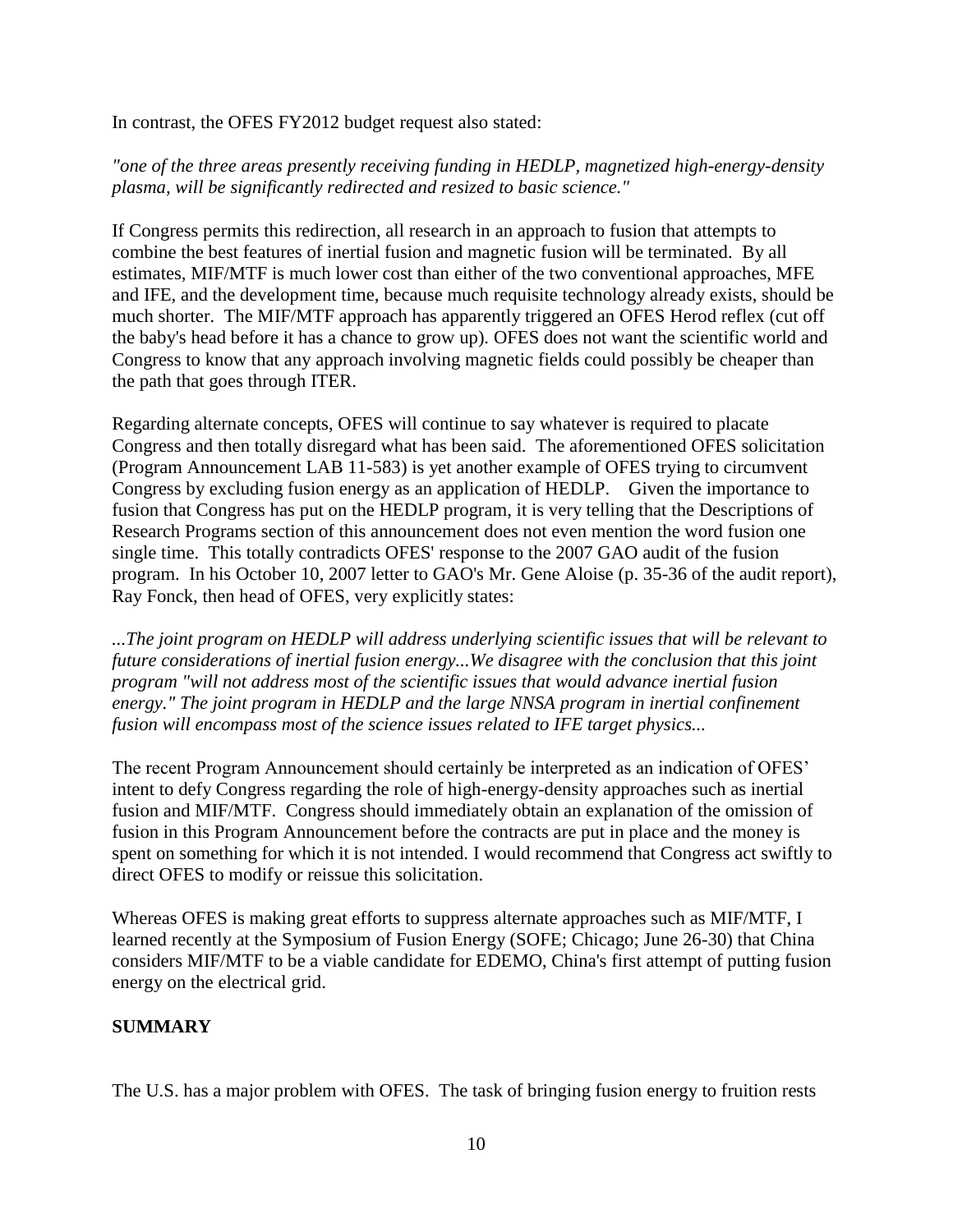with an organization that has a strong history of minimizing or eliminating competitors to the tokamak, even though the tokamak has never lived up to its projections. Scientific dialog has largely been curtailed in an area that clearly needs such dialog. If fusion energy is to be brought to fruition in the quickest time at the lowest cost, Congress must finally succeed in breaking up the OFES tokamak monopoly. The only way that this can be accomplished is by relegating OFES to a tokamak-only responsibility and creating a new office (or offices) of equal rank that is (are) chartered to develop a balanced alternate concept program and that is (are) given sufficient funding to be competitive. It is highly unlikely that the Office of Science will make sufficient changes if left to its own accord—it is time for Congress to act.

I hope you will circulate this among your colleagues who have oversight of the U.S. fusion energy program. Also, I would appreciate it if you can provide me with the names and contact information of others who are involved in the fusion funding process.

If I can provide additional information, please don't hesitate to contact me.

Very sincerely,

(Irv)

Irvin R. Lindemuth

**P.S.** I attach to this message a copy of the article, "The fundamental parameter space of controlled thermonuclear fusion," that was published in the May 2009 American Journal of Physics. This article addresses in near-layman terms why tokamaks must operate in a lowenergy density regime and why inertial fusion must operate in a high-energy-density regime at a fusion fuel density that is a factor of 1 trillion higher than the fuel density in tokamaks. Most importantly, the article answers the question, "is there anything in between conventional magnetic confinement and conventional inertial confinement." I hope you will find the article interesting and useful.

I also attach "The Report of the Review Panel: Sixth Symposium on Current Trends in International Fusion Research, Washington DC, March 2005." This report addresses such things as:

Quality of Fusion Research; The Potential Role of Fusion Energy; Industrial Applications of Plasmas; Classification of Fusion Schemes; ICF/IFE & NIF; MCF—The ITER Saga; Alternate Concepts; Fusion and Private Investment; Fusion Materials; Fusion and the Electrical Power Industry; Status of Fusion Research in the US; and Recommendations.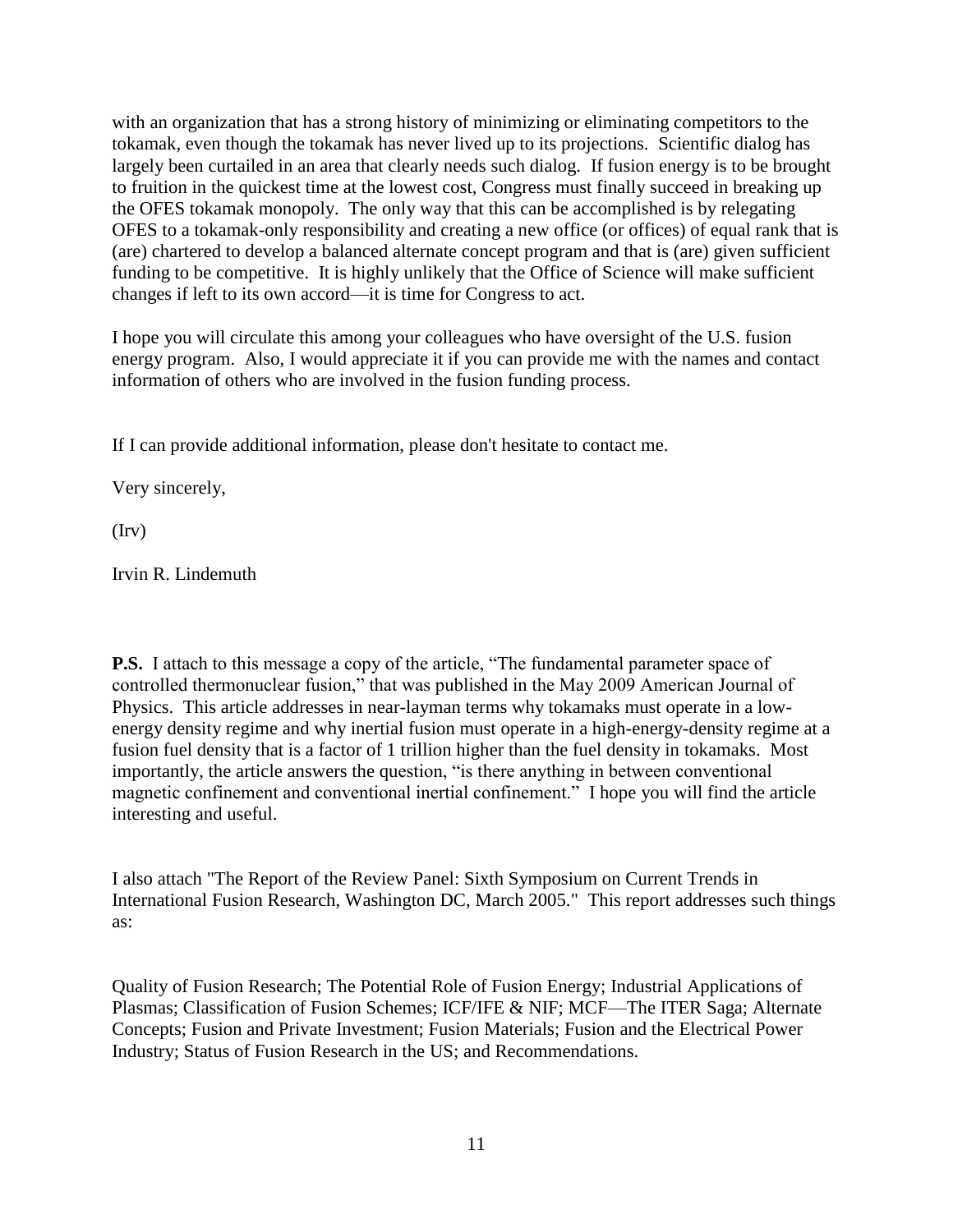In contrast to panels convened by the Office of Science and OFES, the members of this panel received little or no financial support from OFES and, hence, were not constrained by the "don't bite the hand that feeds you" mentality. The problems identified by this panel and the recommendations made remain valid today.

#### **BIOGRAPHICAL SKETCH--IRVIN R. (IRV) LINDEMUTH**

Dr. Lindemuth retired from full-time employment in November, 2003 after more than 32 years in the U.S. nuclear weapons physics program with the University of California, first at the Lawrence Livermore National Laboratory and then at the Los Alamos National Laboratory. At Los Alamos at the time of his retirement, Dr. Lindemuth was a Special Assistant for Russian Collaboration in the Office of the Associate Director for Weapons Physics, the Team Leader for Magnetohydrodynamics and Pulsed Power in the Plasma Physics Group, and a Project Leader for Pulsed Power Science, Technology, and International Collaboration in the High Energy Density Hydrodynamics Program. His primary responsibility was to provide technical leadership for a scientific collaboration between Los Alamos and Los Alamos' Russian counterpart, the All-Russian Scientific Research Institute of Experimental Physics (VNIIEF) at Sarov (Arzamas-16). Prior to joining Los Alamos in 1978, he was a technical staff member in A-Division at the Lawrence Livermore National Laboratory where he was involved in fusion research. Dr. Lindemuth received his B.S. degree in Electrical Engineering from Lehigh University in 1965 and his M.S. and Ph.D. degrees in Engineering—Applied Science from the University of California, Davis/Livermore in 1967 and 1971, respectively. His thesis research was conducted under the advisorship of Dr. John Killeen, founder of the National Magnetic Fusion Energy Computer Center. One of his graduate school advisors was Edward Teller. He has been an Adjunct Professor at the University of New Mexico Los Alamos branch, where he has taught engineering and mathematics courses. He spent the 1991-92 academic year as a Visiting Professor in the Nuclear Engineering Department of Texas A&M University, where he taught undergraduate and graduate courses, helped lay the groundwork for the Department's expansion into the controlled fusion area, and assisted the Department in forming collaborations with Russian laboratories and educational institutions. His areas of expertise include thermonuclear fusion and advanced numerical methods for the computer simulation of fusion plasmas and related pulsed power technology. He has published numerous papers in refereed journals and proceedings of major international conferences. He has been involved in a wide range of fusion and high energy density physics programs spanning essentially all of the ten orders of magnitude in density and time space from magnetic fusion energy plasmas to inertial confinement fusion plasmas. An internationally recognized pioneer in the application of implicit, non-split computational methods to magnetohydrodynamics, he has achieved widespread recognition for his large-scale numerical simulations of a variety of fusion and other high-density plasma systems. In addition to his accomplishments in modeling high temperature plasmas, he has formulated a variety of novel pulsed power computer codes that have led to important advances in laboratory programs. His codes have stimulated the development of several types of fast opening switches. He is a US pioneer in Magnetized Target Fusion (MTF) and performed the first comprehensive survey of the parameter space in which MTF was likely to work. Even before the collapse of the Soviet Union, he recognized that the Soviets had developed advanced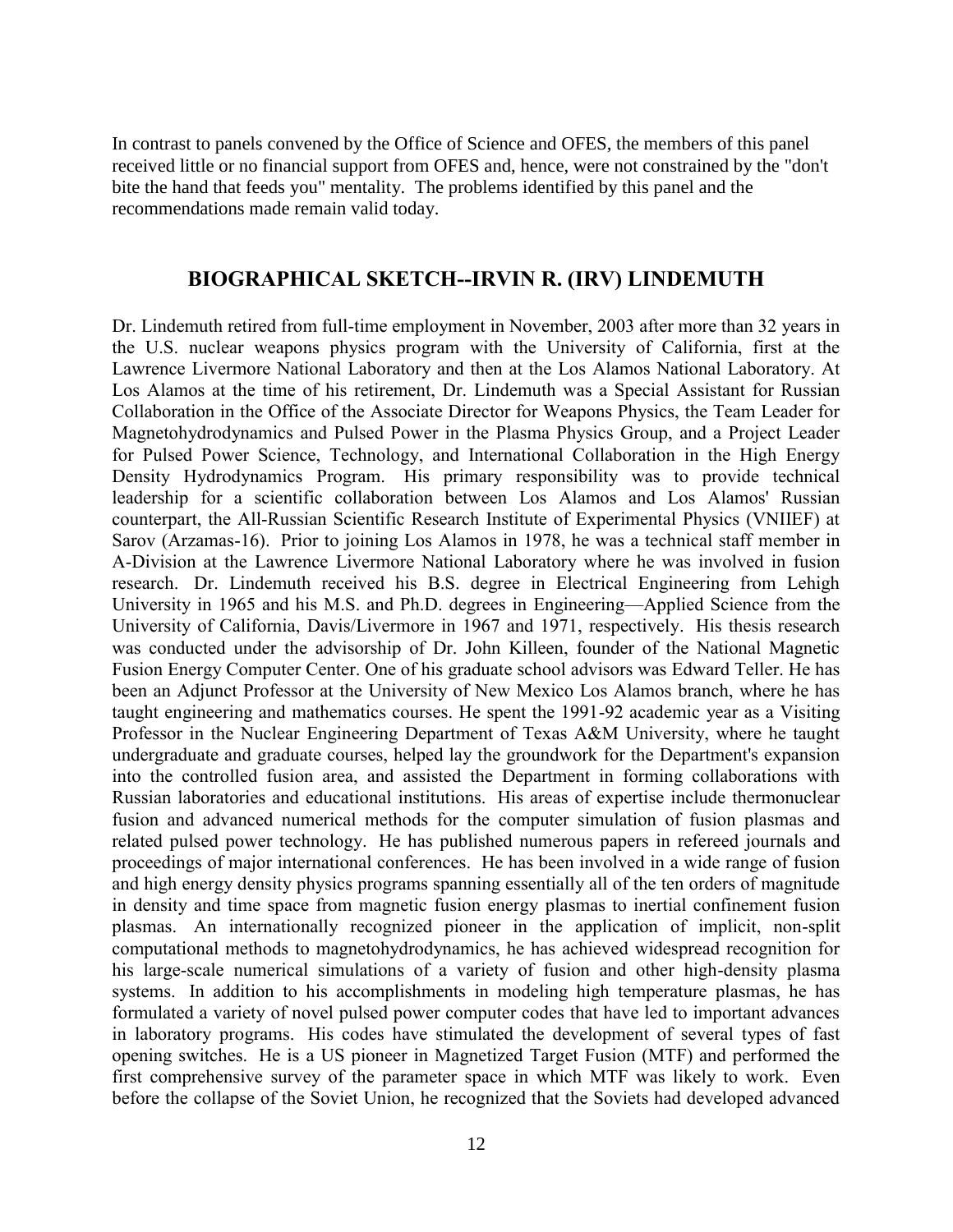technology in the areas of ultrahigh magnetic fields and ultrahigh energy electrical pulse generation that significantly exceeded US capabilities and that were motivated by the Soviet MTF program known as MAGO. In January 1992, he became the first American scientist to present a formal scientific seminar at one of the formerly secret, and still closed, Russian nuclear weapons design laboratories. Dr. Lindemuth played an essential role in establishing the collaboration with VNIIEF, a collaboration that has helped integrate Russian weapons scientists into the global scientific community and that has resulted in more than 300 conference papers and archival publications. The LANL/VNIIEF collaboration, and Dr. Lindemuth's role in it, were featured in the Discovery Channel documentary, "Stockpile" first aired in 2001. In 1992, Dr. Lindemuth was the recipient of a Los Alamos Distinguished Performance Award for his work in the formative stages of the LANL/VNIIEF collaboration. In 2004, he was named a Fellow of the Institute of Electrical and Electronic Engineers (IEEE). Dr. Lindemuth currently resides in Tucson, Arizona and is a part-time research faculty member of the Physics Department at the University of Nevada, Reno.

E-mail: [irvl@att.net](mailto:irvl@att.net) Phone: 520-743-2991

On 9/22/11 3:02 PM, Tom Tamarkin wrote: Dr. Lindemuth:

Someone in my circle of "virtual team members"...perhaps Dr. Niels Winsor, retired and living in Albuquerque, New Mexico...mentioned that he thinks you have a winter residence in Tucson, Arizona. That is very nice. I was born and raised in Phoenix and attended NAU in Flagstaff. Of course Flagstaff and Tucson are winter and summer apart...

To be very frank, some "off the cuff" comments are very helpful in that they allow me to have the comfort of some risk analysis and understanding while moving forward with the more formal review.

I have, of course, read and archived the *"Why Magnetized Target Fusion Offers A Low-Cost Development Path For Fusion Energy,"* Siemon, Lindemuth, Schoenberg, LANL, 12/97 and the more recent *"The Fundamental Parameter Space Of Controlled Thermonuclear Fusion,"* Lindemuth & Siemon, UNR, 08/2008, American Association of Physics Teachers, 2009. Thus I have an appreciation for the level of scientific insight and expertise you bring to this review.

If you are in a position to offer off the cuff comments followed by the more formal response according to your time frame, that would be wonderful and very much appreciated.

One of our contributions to date to the "fusion community" and fusion effort has been a boost to the public's awareness through a series of articles one of my business partners, Pat Boone, has published in the field (for non-scientists of course...) In the fifth and final article, mention is made of the Department of Energy OFSE's Innovative Confinement Concepts program of the late 90s and early 2000s. I am the principal drafter (ghost writer) of these articles before Pat puts them into his laymen's language in his personal style. It was in this capacity that I first became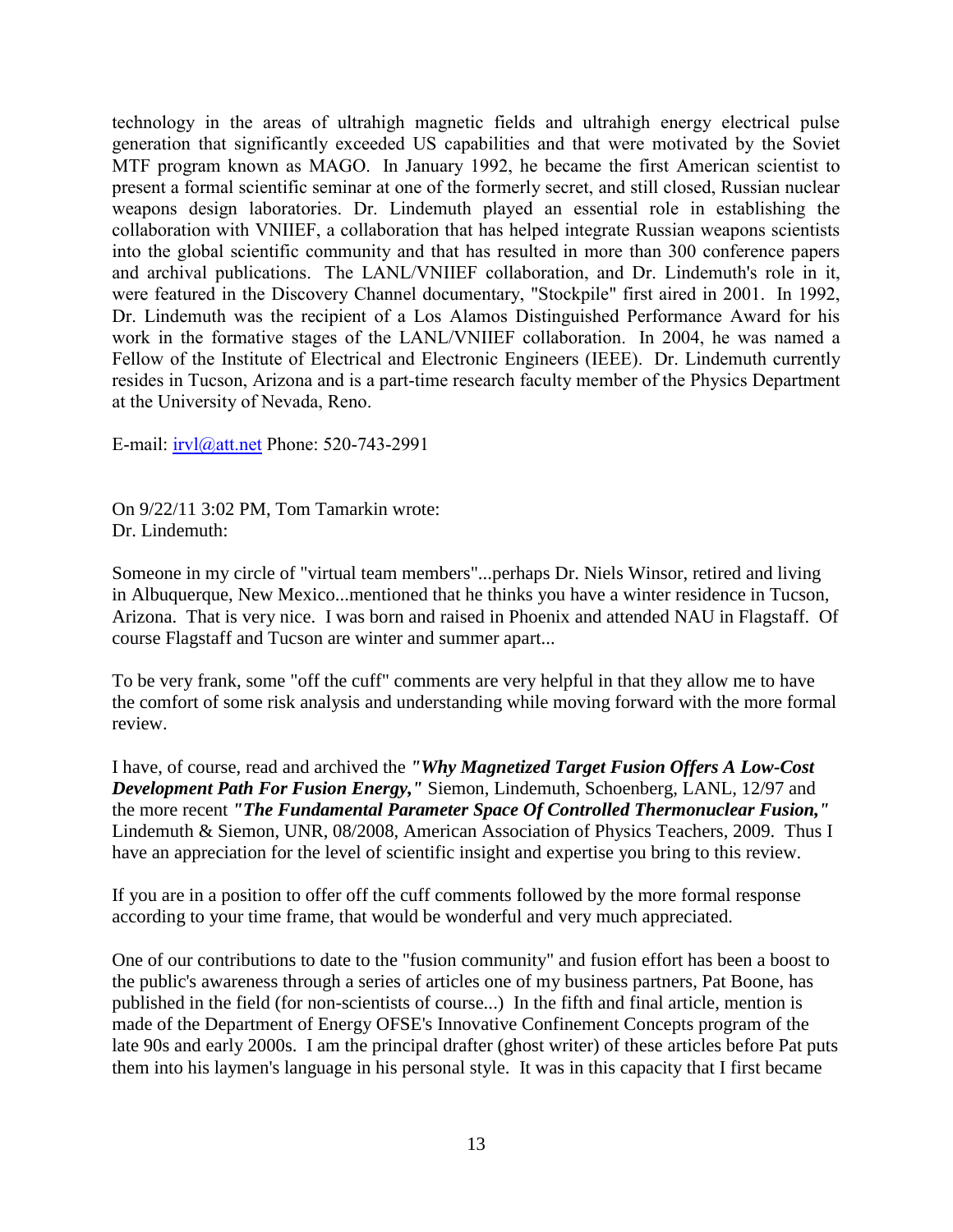aware of your work. With Pat Boone's personal compliments (and mine) I attached a copy of all five articles.

Thank you for your help and if my theory is correct, enjoy Tucson and the view of Mt. lemon.

Tom Tamarkin 916-482-2000 (O) 016-482-2020 (C)

**From:** Irv Lindemuth [\[mailto:irvl@att.net\]](mailto:irvl@att.net) **Sent:** Thursday, September 22, 2011 14:10 **To:** Tom Tamarkin **Subject:** Re: PJMIF Technical Review Request

Mr. Tamarkin,

Thank you for contacting me regarding PJMIF. Your questions are certainly the appropriate ones to be asked, and I would be glad to give you my opinion. However, because of my very busy personal and professional schedule in the near term, including making the semiannual transition from my summer home to my winter home and perhaps including a business trip overseas, I may have difficulty finding time to do the reading and research I would like to do before answering your questions. I can commit to sending you a response in a month or two if that is compatible with your needs and I can attempt to find time sooner. If you need a response sooner, I might be able to give you some "off the cuff" comments.

Please let me know what time frame you have in mind.

--IL

On 9/20/11 3:24 PM, Tom Tamarkin wrote:

To: Dr. Irv Lindemuth

From: Tom Tamarkin, USCL, EnergyCite

Ref: Proposed Technical Review of PJMIF

Date: September 20, 2011

Dear Professor Lindemuth:

I am conducting a technical review of the Plasma Jet Magneto-Inertial Fusion (PJMIF) as part of my due diligence in considering private funding for developing commercial fusion power based on the approach. I have learned of your name from reading the fusion literature and from people I have talked to about fusion. I would very much like to have your thoughts and comments on PJMIF and its potential for commercial exploitation of fusion energy. I am not a plasma physicist; I am a corporate executive who, as an undergraduate majored in physics with a math and chemistry minor in the early 1970s. I am scientifically and technically competent and knowledgeable.